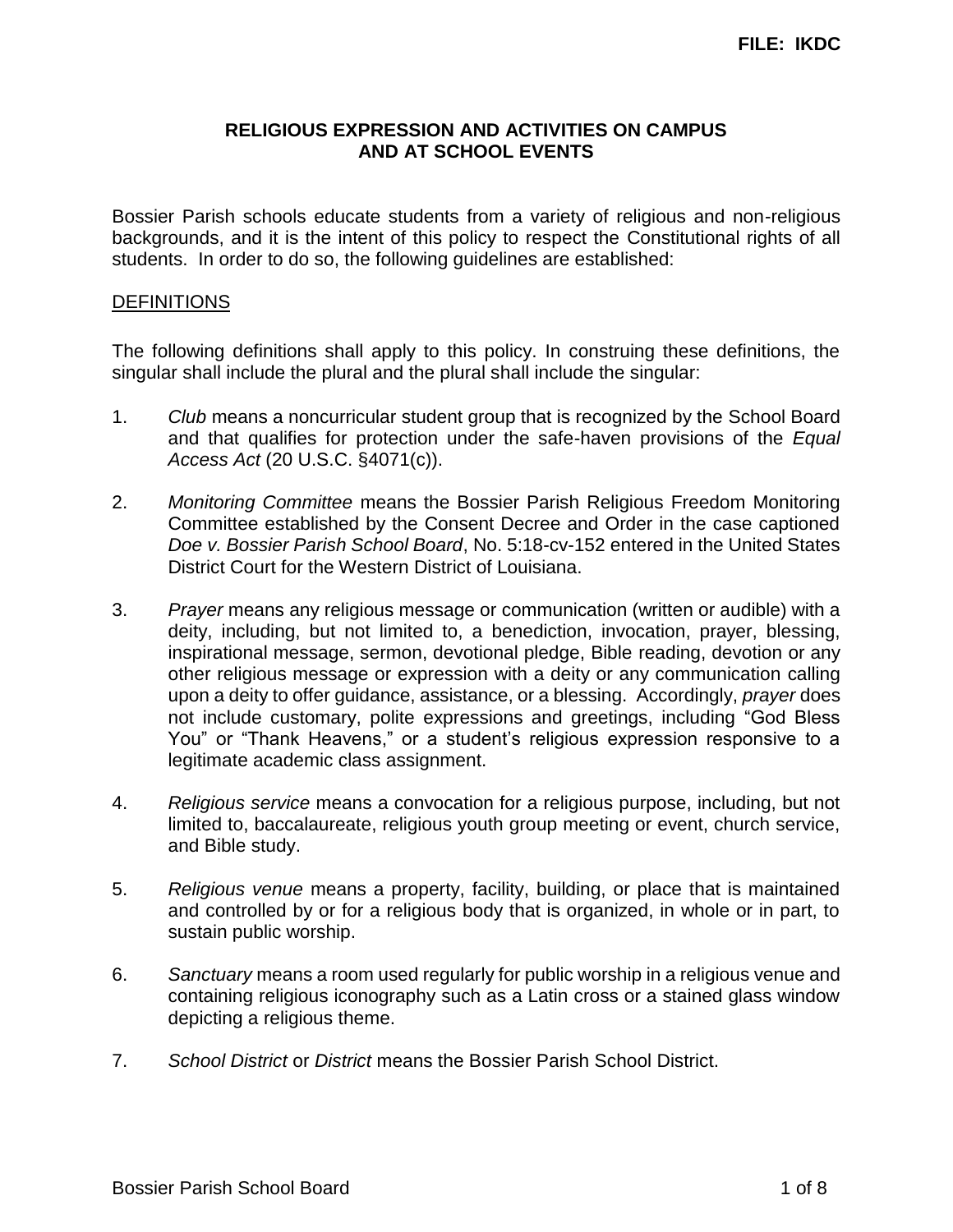- 8. *School event* means any activity or happening (i) at a School Board facility or (ii) sponsored, conducted, or supervised by a school official acting in his or her official capacity. It includes, but is not limited to, a graduation, grade-promotion ceremony, award program, induction ceremony, pep rally, competition, practice, performance, class instructional time, and a club meeting or event. However, the following activities are **not** a *School Event*:
	- A. A student religious club meeting or event, if school employees and agents are only present at the meeting or event in a *nonparticipatory capacity*, as specified in the *Equal Access Act*;
	- B. An activity at a School Board facility, if (i) it is outside the presence of School District students and (ii) no School Official acts in his or her official capacity; and
	- C. An activity at a School Board facility that is used by a third-party pursuant to a standard facility use agreement.
- 9. *School official* or o*fficial* means any member of the School Board, its officers, agents, and employees but only to the extent such a person acts in his or her official capacity. Outside organizations that receive no support from the School Board, do not receive remuneration of any kind from the School Board, are not controlled by the School Board, and are not given preferential treatment or access by the School Board are not school officials, *(e.g*. booster clubs when they satisfy these requirements).
- 10. *Official capacity* means only that conduct of employees in the performance of their official duties with the school district. A person acts in his or her *official capacity* when (1) performing official duties or furthering the work of the School Board or (2) acting under or with a power or authority granted by virtue of employment by or association with the School Board. However, where the only power or authority the school official exercises is the authority to be present at a School Board facility and the school official is not interacting with or in the presence of a student, then the school official is not in his or her *official capacity* by virtue of subsection (i)(2).
- 11. *Business day* means a day the Bossier Parish School Board Central Office is open.

#### SPEECH, LITERATURE DISTRIBUTION AND CLOTHING

Students in Bossier Parish schools shall have the right to express their ideas verbally and through the distribution of literature so long as their speech does not disrupt the ordinary operation of the school. The following policies shall govern student expression:

1. Students may verbally express their ideas during class so long as their verbal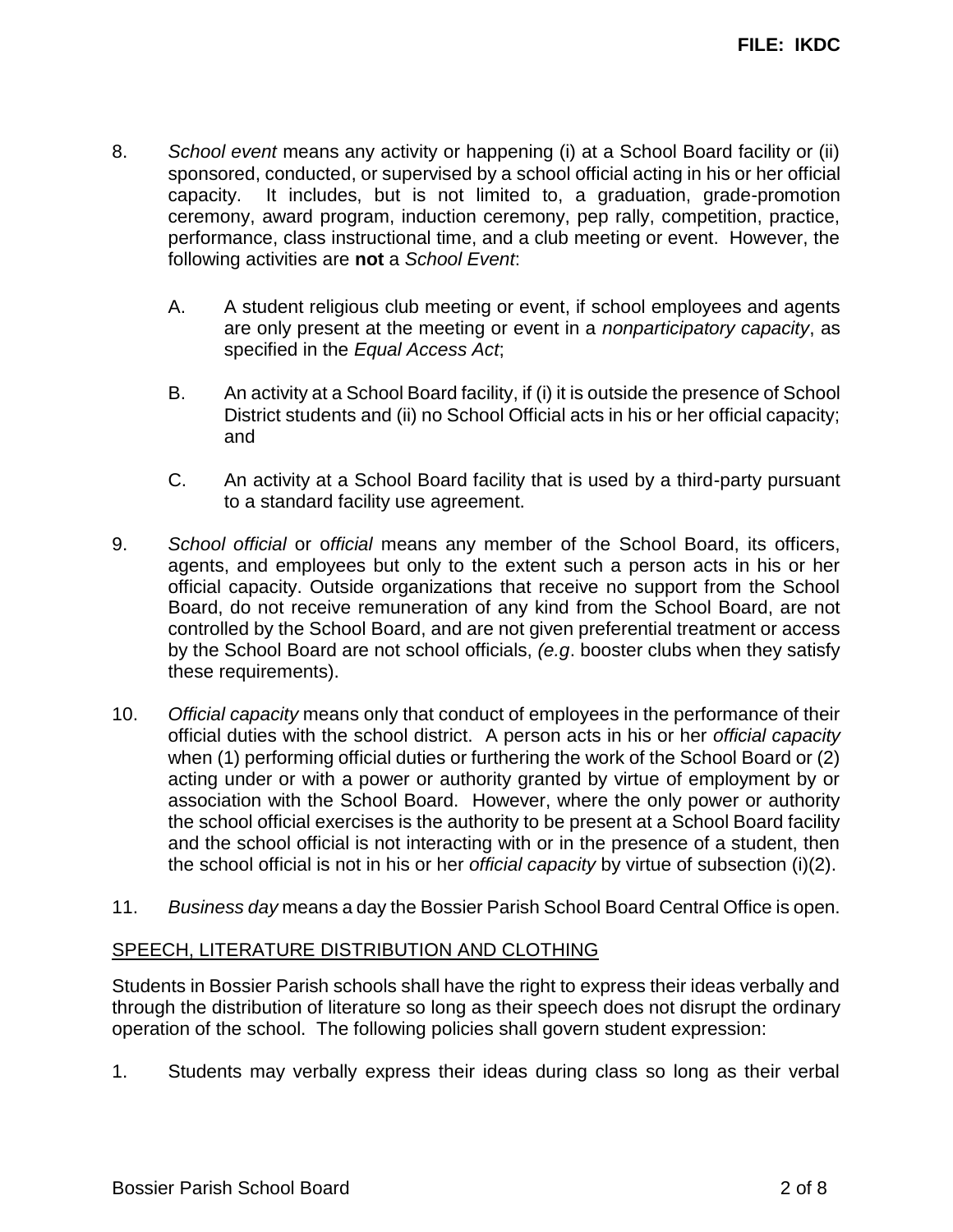expressions are consistent with the subject matter being taught.

- 2. Students may verbally express their ideas to other students during noninstructional time so long as their speech is not disruptive to the ordinary operation of the school and does not infringe on the rights of other students.
- 3. Students may distribute literature during non-instructional time so long as the distribution is not disruptive to the ordinary operation of the school and does not infringe on the rights of other students.
- 4. Students may wear symbols or articles of clothing which contain written or symbolic expressions so long as such symbols or clothing are not obscene and do not infringe on the rights of other students.
- 5. Students may pray, discuss their faith, read the Bible or other religious texts, and invite others to participate in such student-lead activities during non-instructional time.
- 6. As used in this section, the term "non-instructional time" means before or after school hours, between classes, during lunch or recess times, or during such times as may be set aside for student club meetings. Activities during a teacher-led student club shall not be deemed "non-instructional time" for purposes of this Policy.
- 7. As used in this section, the phrase "does not disrupt the ordinary operation of the school" means that the speaker is the initiator and cause of disruption. This does not mean that other students must agree with the speaker. Disruption by other students in response to the student's expressions should not be construed to mean that the speaker is causing disruption. "Disruptive to the ordinary operation of the school" includes littering, forcing other students to listen by shouting or preventing passage, or engaging in speech activities during instructional time which are not consistent with the subject matter being taught.
- 8. As used in this section, the phrase "infringe on the rights of other students" means defamatory expressions against another student.

While students are free to share and promote their personal religious beliefs pursuant to federal and state law, the School District and its officials may not endorse or sponsor religious activities in schools. For example, school officials are not permitted to encourage, solicit, invite, or arrange for any person, either implicitly or explicitly, to deliver or offer a prayer during or in conjunction with any school event; to set aside a time for prayer during or in conjunction with any school event; or to participate in or cause prayers to be offered during school or in conjunction with school events.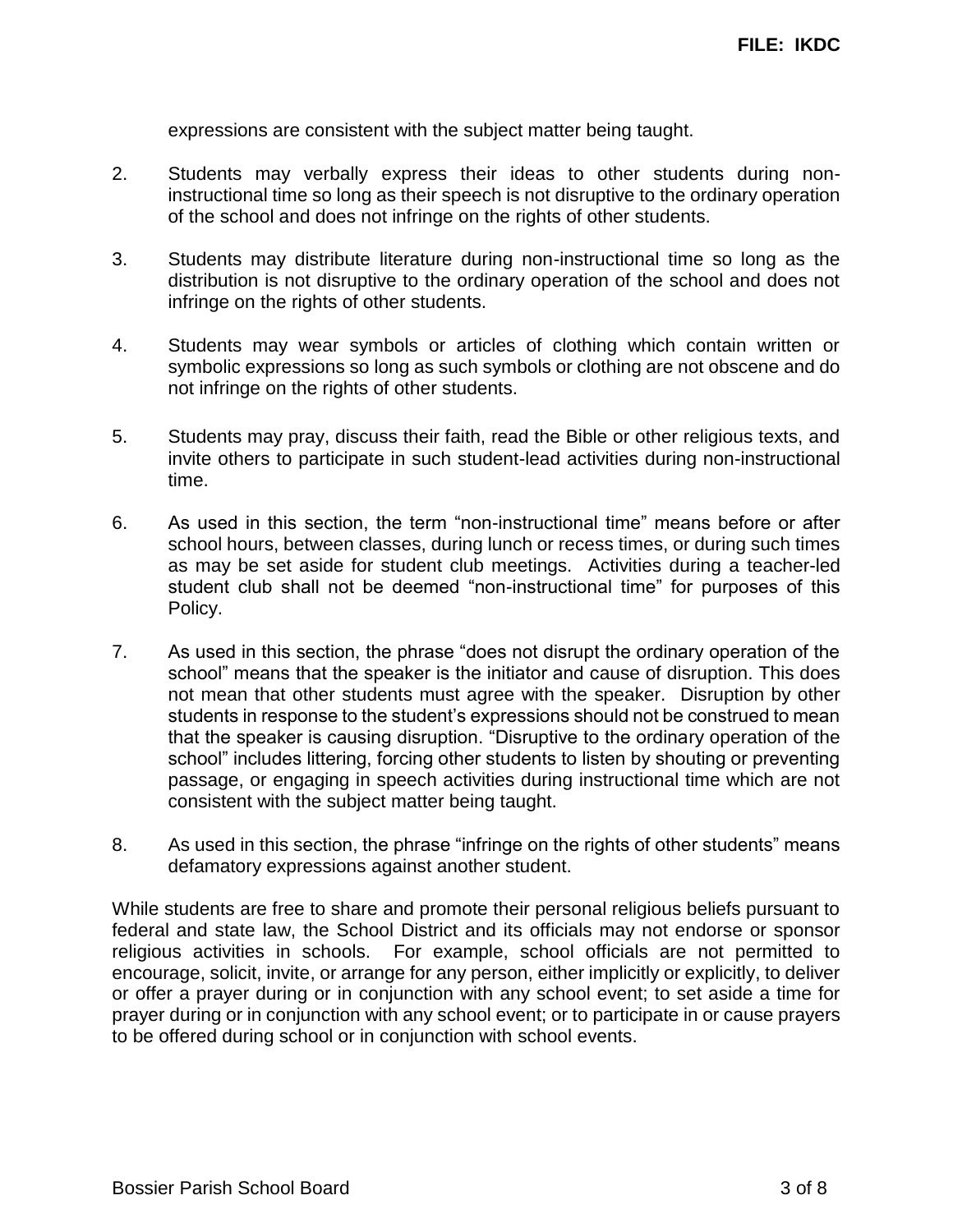# STUDENT SPEAKERS AT SCHOOL EVENTS

If school officials select persons to make an address during or in conjunction with a school event, they shall do so by a selection process that is neutral with respect to religion. School officials shall contemporaneously document the neutral basis for any such selection in writing and maintain such records. The content of such student's address shall be left to the student, provided that it contains no lewd, indecent, obscene or vile content. To the extent that school officials permit a person during or in conjunction with school events to give an address that a school official does in any degree shape, review, or edit for content, substance, message, style, or theme, then school officials will ensure that the address excludes prayer, religious proselytization, and promotion of religion.

#### OFF-SITE SCHOOL EVENTS

School events within the District may be held at off site venues only when a school venue is not available and reasonably suitable. All provisions of this policy shall apply to school events conducted off site.

When it appears necessary for a school event to be held at a religious venue, the secular justification for the use of the religious venue shall be documented by the school principal as follows:

- 1. the religious venue's physical address;
- 2. the religious venue's affiliation with a house of worship or congregation, if any;
- 3. the nature of the school event and the expected number of attendees;
- 4. why no school site is available or adequate for the event;
- 5. the amount that will be paid to use this religious venue;
- 6. the amount typically paid to use this religious venue, if known;
- 7. the distance between the applicable school and the religious venue;
- 8. a description of the other venues considered, and why they were not suitable for the School Event;
- 9. a statement as to whether all religious iconography or messages that would be otherwise visible to students at the Religious Venue during the School Event will be covered or removed for the duration of the event;.
- 10. the identity of the school officials involved in selecting the religious venue; and
- 11. a certification that no other, available venue that is not a religious venue would be reasonably suitable for this school event.

Such information shall be documented on the applicable district facility form, verified by the signature of at least one school official. A copy of such form shall be transmitted to the Monitoring Committee and to the superintendent's office or his designee for maintenance and review by the public.

School events within the District may not be held in at a religious venue without prior written approval of the Monitoring Committee and may not be held in the sanctuary of a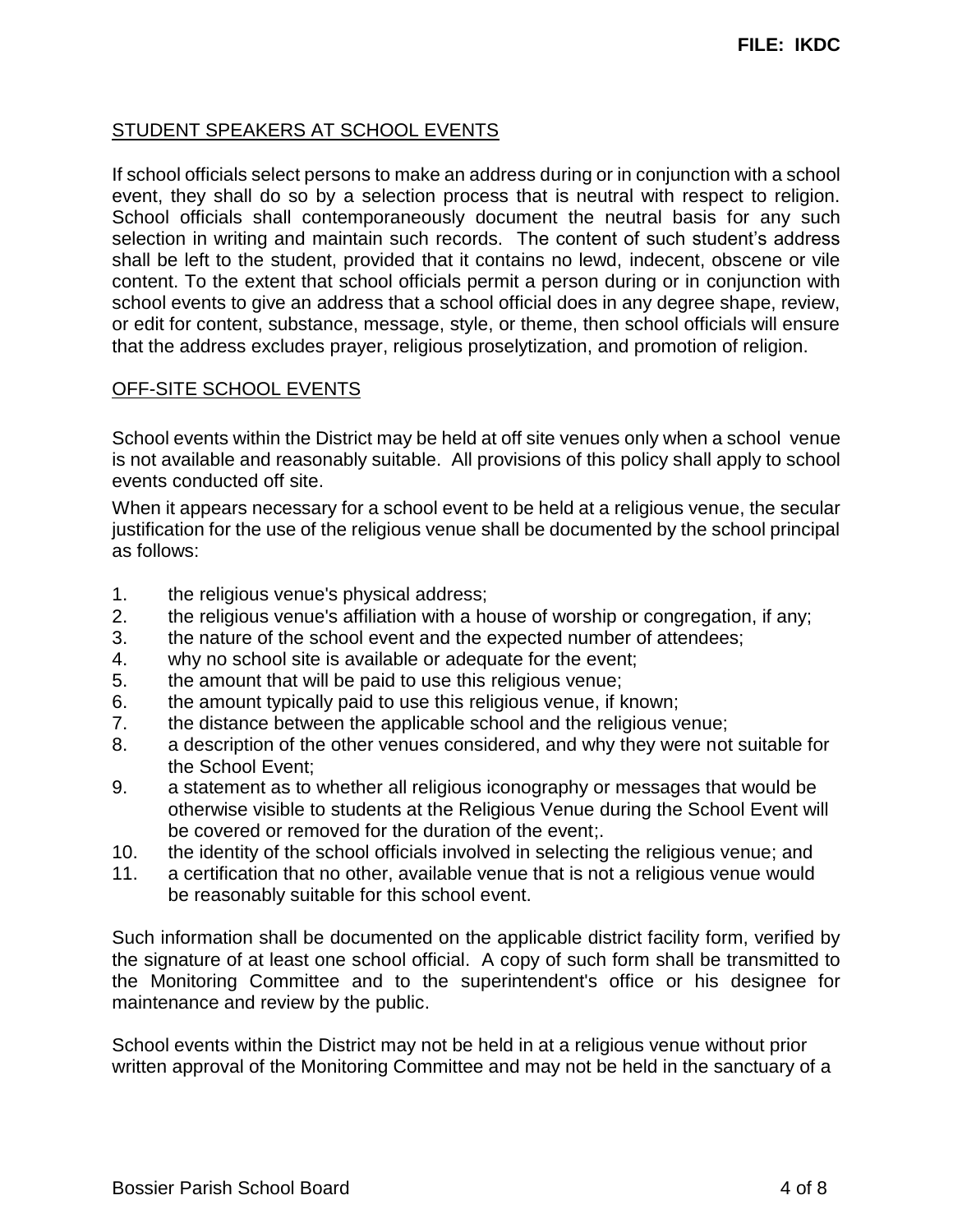religious venue. The cost of using a nonreligious venue may not serve as the sole justification for holding a School Event at a Religious Venue.

Should a student or employee choose not to participate in an activity at a religious venue, an alternative assignment shall be offered.

### PROMOTION OF PERSONAL RELIGIOUS BELIEFS

Pursuant to federal and state law, school employees are not permitted to promote their personal religious beliefs to students in class or during or in conjunction with a school event. In this regard, the following guidelines shall be in effect:

- 1. School employees shall not participate in any way in a prayer with students during or in conjunction with instructional periods or any school event. School officials shall not offer a prayer, recite a prayer alongside or with students, kneel, join hands or otherwise posture in a manner that is likely to be perceived as an endorsement of the prayer. If, during a prayer a school official chooses to remain still and silent with hands folded, as a sign of respect, such action shall not alone constitute an endorsement.
- 2. School officials during or in conjunction with a school event shall not solicit, encourage, or discourage students to engage in religious activity or attend a religious service.
- 3. School officials shall not express personal religious beliefs to students during or in conjunction with instructional time or any school event, either through oral, written or symbolic means. Nothing herein shall prohibit a teacher from using or referencing religious literature, quotations, articles, or symbols in class, if appropriate to the course or subject and if presented objectively, as part of a secular program of education.
- 4. Pursuant to prevailing court precedent, a school official is permitted to wear items of jewelry that may include symbols associated with religion.
- 5. School officials shall not solicit or invite any person to deliver or offer a prayer during or in conjunction with any school event.

#### TEACHING ABOUT RELIGION

The inclusion of religion in the study of history, culture, literature, music, drama, and art may be essential to a full and fair presentation of the curriculum. The inclusion of religious elements is appropriate as long as the material included is intrinsic to the field of study in which it is presented and is presented objectively.

The School Board's approach to teaching about religion shall be academic and not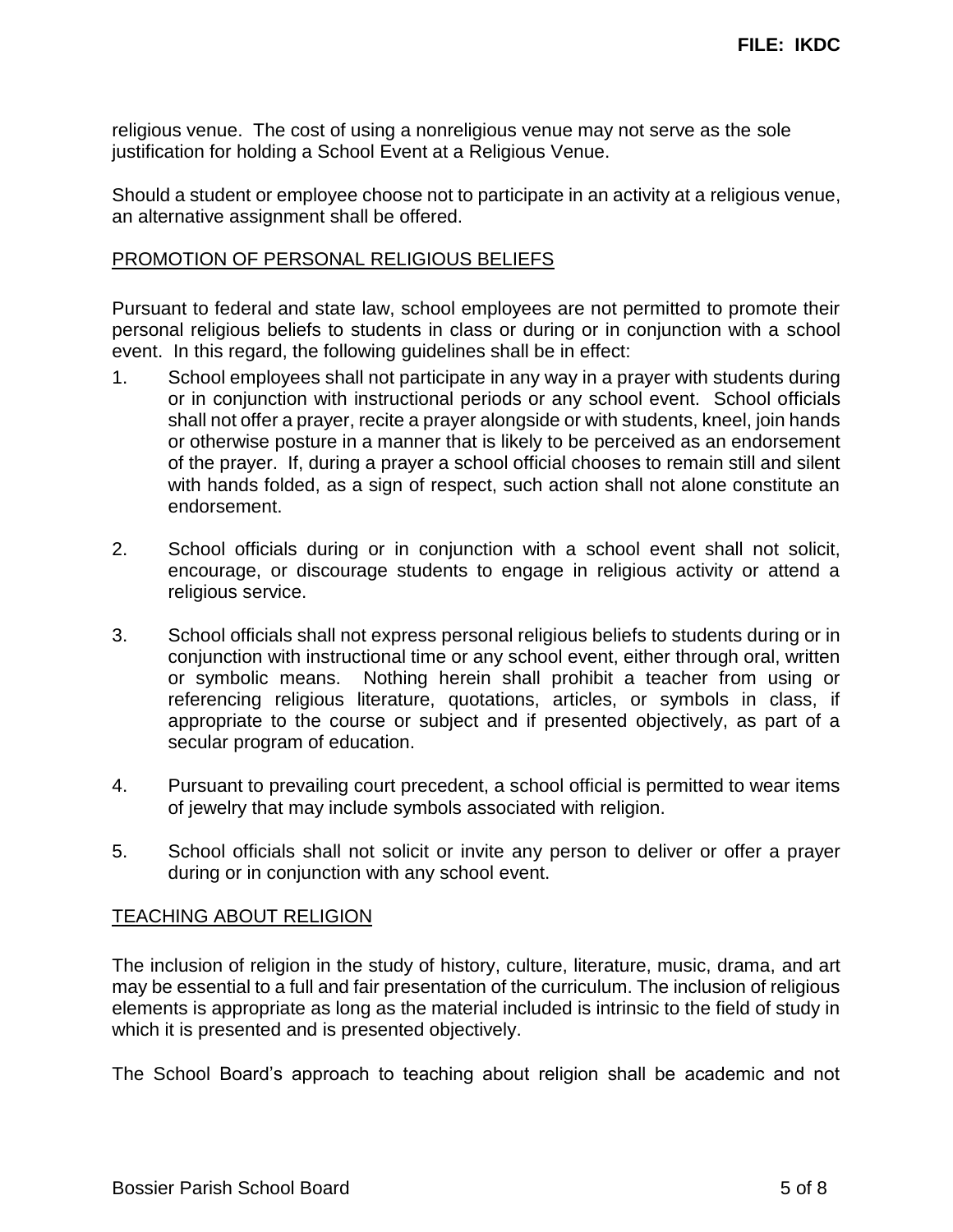devotional. Emphasis on religious themes in the arts, music, literature, and history shall be only as extensive as necessary for a balanced and thorough study of these areas. Such studies shall not foster any particular religious tenet nor demean any religious beliefs but shall attempt to develop mutual respect among students and advance their knowledge and appreciation of the role that religion has played in the social, cultural, and historic development of civilization.

Music, art, drama, and literature having religious themes or bases are permitted as part of the curriculum for school-sponsored activities and programs, if presented objectively. For instance, a music curriculum may expose students to a full array of music culture, and an instructor may select such pieces as would be useful to teach a variety of music skills.

Pursuant to prevailing court precedent, the School Board allows for student courses and instruction in the study of comparative religion and/or the history of religion and its relationship to the advancement of various aspects of civilization. For instance, the presentation and study of the Bible for its literary and historic qualities, when presented objectively as part of a secular program of education, is permitted by law and this policy.

A parent or person standing in parental relation may remove the parent's child from a class or other school activity that conflicts with the parent's religious or moral beliefs, if the parent presents or delivers to the teacher a written statement authorizing the removal of the child from the class or other school activity. At the same time, a parent or person standing in parental relation is not entitled to remove the parent's child from a class or other school activity to avoid a test or to prevent the child from taking a required subject for an entire semester. This policy does not exempt a child from satisfying grade level or graduation requirements.

#### STUDENT CLUBS

Student clubs are a traditional and vital part of a student's educational process. These nondiscriminatory guidelines shall govern the continued operation of student-initiated clubs.

- 1. No school shall deny equal access or a fair opportunity to, or discriminate against, any students who wish to conduct a meeting on the basis of the religious, political, philosophical, or the content of the speech at such meetings.
- 2. A school is a limited open forum whenever such school grants an opportunity for one or more noncurriculum-related student groups to meet on school premises during non-instructional time.
- 3. Schools shall be deemed to offer a fair opportunity to students who wish to conduct a meeting within its limited open forum, if such school uniformly provides that —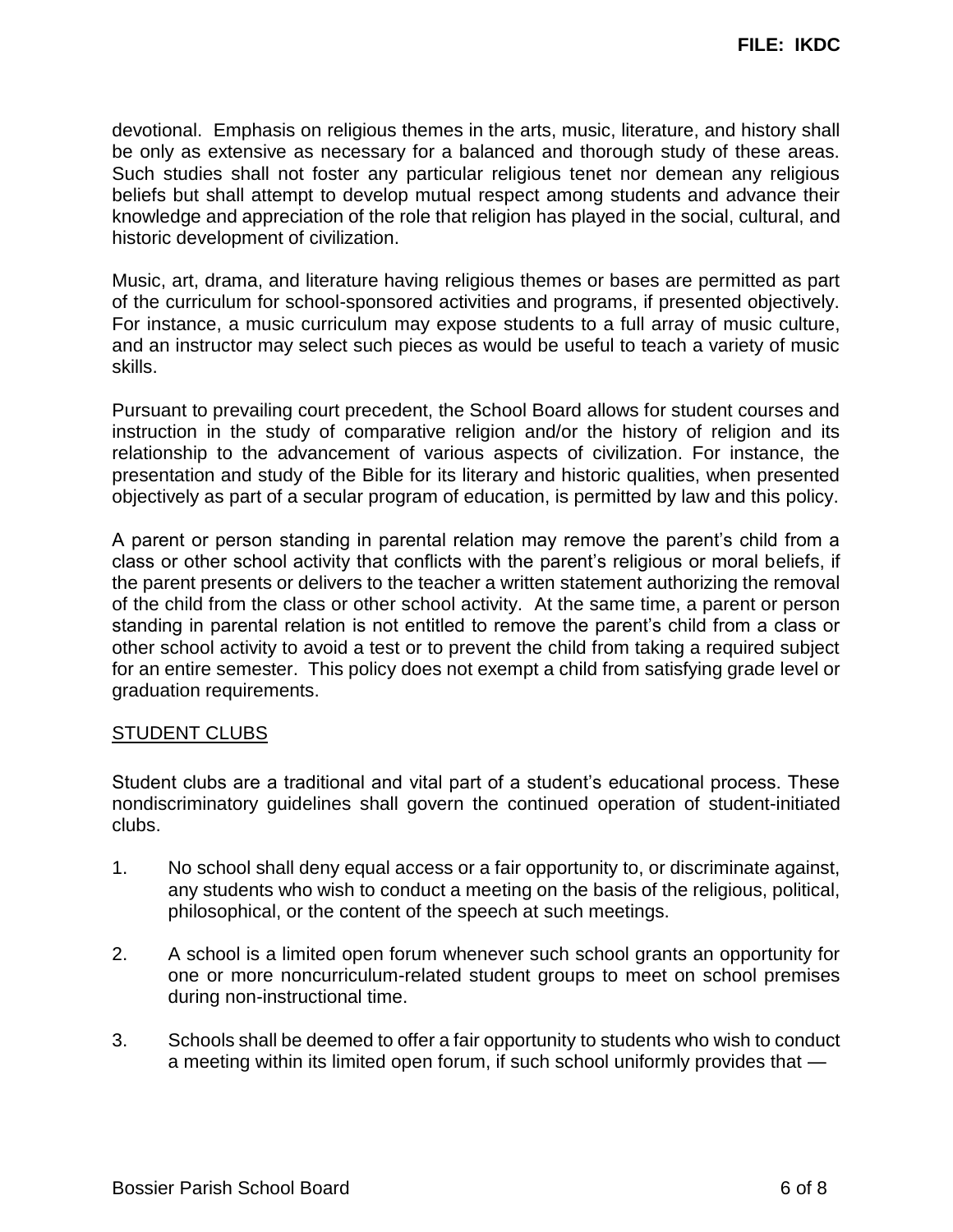- A. the meeting is voluntary and student-initiated;
- B. there is no sponsorship of the meeting by the school, the School Board, or its agents or employees;
- C. employees or agents of the school or Board are present at religious meetings only in a nonparticipatory capacity;
- D. the meeting does not materially and substantially interfere with the orderly conduct of educational activities within the school; and
- E. nonschool persons may not direct, conduct, or control the activities of student groups.
- 4. School officials shall be present at student religious clubs only in a nonparticipatory capacity. Nothing in this section shall be construed to limit the authority of the school or school employees to maintain order and discipline on school premises, to protect the well-being of students and faculty, and to assure that attendance of students at meetings is voluntary.
- 5. The assignment of a teacher, administrator, or other school employee to a meeting for custodial purposes does not constitute sponsorship of the meeting or the participation in same.
- 6. This policy shall in no way lessen or alter the rights afforded student clubs by the *Equal Access Act*. School officials shall comply with said law at all times.
- 7. The term "non-instructional time" means time set aside by the school for club meetings or time before actual classroom instruction begins or after actual classroom instruction ends.

#### COMPLAINT RESOLUTION

Any student, parent of student, or any employee who believes this policy has been violated is encouraged to report the alleged acts of violation. Complaints may be submitted anonymously to the school principal or to the Superintendent.

- 1. Reports shall be investigated by the principal or the Superintendent, within ten (10) business days.
- 2. If, following an investigation, it is determined that a violation has occurred, the principal or the Superintendent shall undertake necessary corrective action to preclude reoccurrence and shall provide the complaining party, if identified, with written notification of his/her findings.